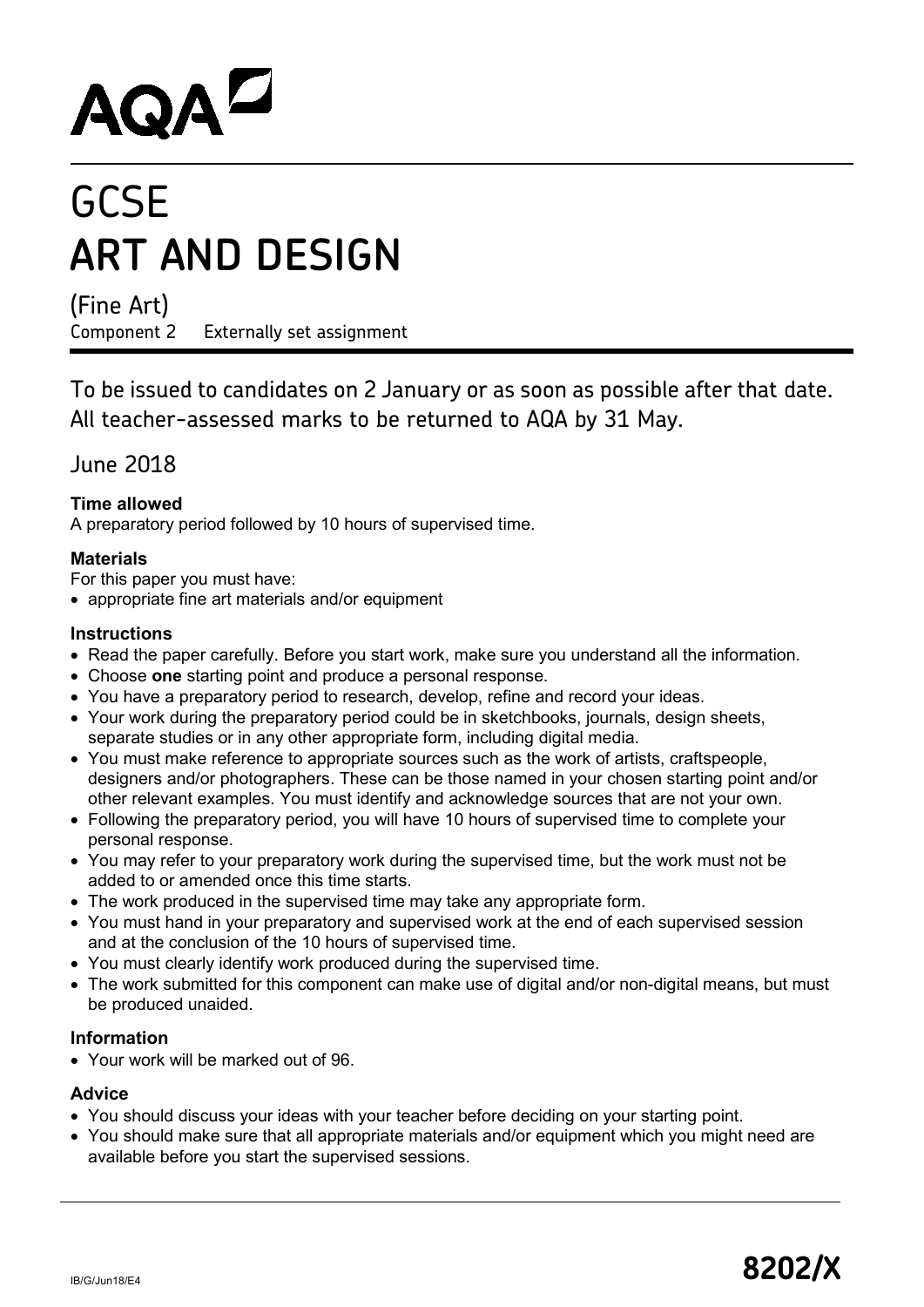Your work will be marked according to how well you have shown evidence of:

- Developing ideas through investigations, demonstrating critical understanding of sources.
- Refining work by exploring ideas, selecting and experimenting with appropriate media, materials, techniques and processes.
- Recording ideas, observations and insights relevant to your intentions as work progresses.
- Presenting a personal and meaningful response that realises intentions and demonstrates understanding of visual language.

Choose **one** of the following starting points and produce a personal response.

#### **0 1 Human figure**

The human figure was a major feature in Egyptian and Etruscan wall paintings. European and Asian sacred buildings and African ritual sculptures often included representations of the human form. Twentieth century artists explored new ways to respond to the human figure. The Cubist painters and sculptors reconstructed the figure as seen from multiple viewpoints. Francis Bacon and Umberto Boccioni were inspired to create figures distorted by movement. Antony Gormley uses steel bars to create sculptures that suggest drawings of the figure in space.

Explore appropriate sources and develop a personal response to **Human figure**.

#### **0 2 Interiors**

Artists have featured interiors in their work as the setting for stories, great events or domestic life. Vermeer painted household interiors and Hogarth used interiors as settings for moral stories. Laurie Simmons creates photographs of staged dolls' house interiors which explore ideas of gender stereotyping and Sarah Jones photographs domestic interiors to explore relationships. John Monks creates atmospheric paintings of interiors of neglected historical buildings. Heidi Bucher's work 'Skinnings' used gauze soaked in latex to make casts of interiors.

Research appropriate sources and create your own response to **Interiors**.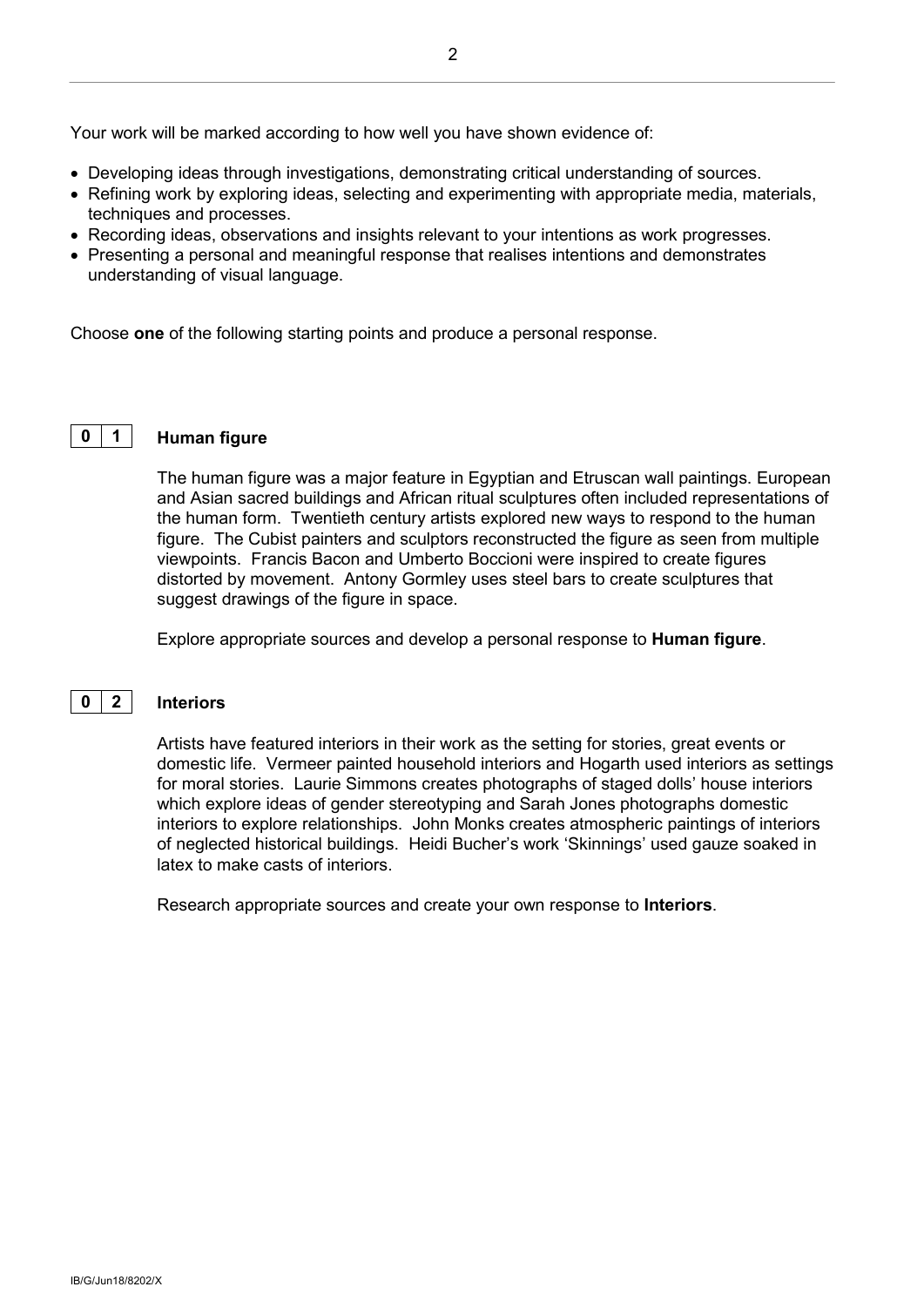#### **0 3 In the news**

Artists have sometimes produced work in response to events reported in the news. Géricault painted 'The Raft of the Medusa' in response to a national scandal about a shipwreck. 'July 28: Liberty Leading the People' painted by Delacroix, was inspired by the 1830 uprising in Paris. Picasso's 'Guernica' was a response to the bombing of a Basque town during the Spanish Civil War. Celebrities in the news inspired the paintings and prints of Pop artists Richard Hamilton and Andy Warhol. Jeremy Deller responds to more recent social and political news.

Investigate appropriate sources and produce your own response to:

- **EITHER** (a) an event in the news
- **OR** (b) a person in the news

#### **0 4 Materials**

The exploration and use of unusual materials has become a feature of many artists' work. Alberto Burri often used cut or torn sacking on which he painted, collaged and stitched. Eva Hesse used materials such as rope, fibre-glass and latex to create groups of sculptures. Anselm Kiefer uses a variety of materials such as metals, thick layers of paint, earth, straw and dried flowers in his paintings and sculptures. Eva Jospin cuts and layers cardboard packaging into sculptures inspired by woods and forests.

Investigate appropriate sources and produce your own response to **Materials**.

#### **0 5 Light and dark**

The contrast of light and dark has been used by artists such as Caravaggio and Rembrandt to create dramatic effects. The way light falls on the uneven surfaces of sculptures, as in Rodin's 'The Gates of Hell', can add to their expressive quality. Ben Nicholson carved white reliefs that rely on the play of light and shadow to reveal their form. Strong contrasts of light and dark are evident in the still life photographs of Edward Weston. Patrick Caulfield suggested patterns created by strong shadows in his later paintings and prints. Norman Ackroyd uses aquatint to create contrasts of light and dark in his etchings of dramatic landscapes.

Research relevant examples and make your own response to **Light and dark**.